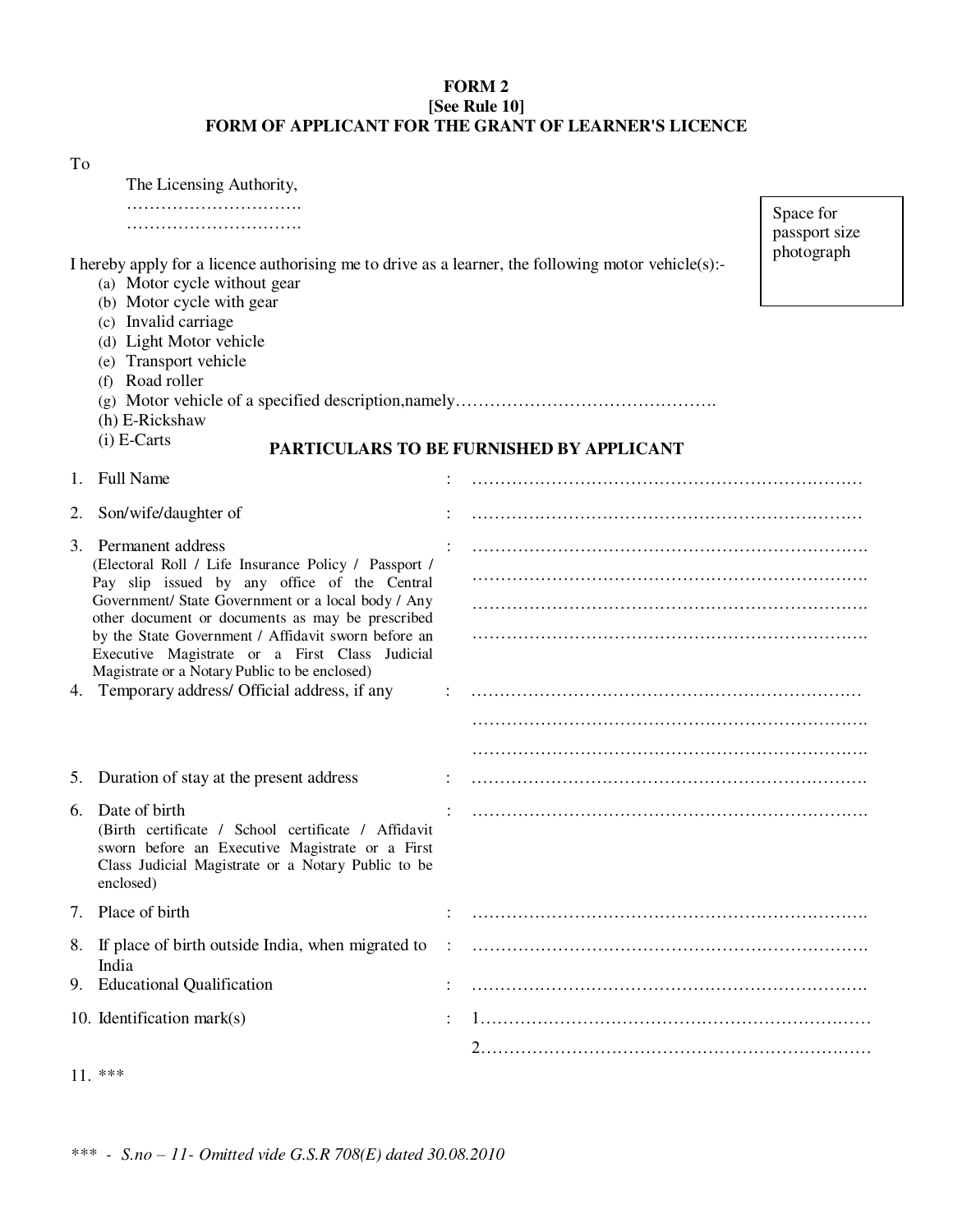| 12. Blood group<br>RH (Rhesus) factor                                                                                                                    |                                                                                                                 |  |  |  |
|----------------------------------------------------------------------------------------------------------------------------------------------------------|-----------------------------------------------------------------------------------------------------------------|--|--|--|
| 13. I hold an effective driving licence to drive:<br>cycle/light motor vehicle/transport<br>Motor<br>vehicle with effect from                            |                                                                                                                 |  |  |  |
| 14. Particulars of any driving licence previously<br>held by applicant.<br>Whether it was cancelled and if so, for what<br>reason                        |                                                                                                                 |  |  |  |
| 15. Particulars of any learner's licence previously<br>held by applicant in respect of the description of<br>vehicle to which the applicant has applied. |                                                                                                                 |  |  |  |
| 16. Have you been disqualified for holding or<br>obtaining driving licence or learner's licence. If<br>so, for what reasons.                             |                                                                                                                 |  |  |  |
| 17. I enclose three copies of my recent photograph<br>(passport size photograph)                                                                         |                                                                                                                 |  |  |  |
|                                                                                                                                                          |                                                                                                                 |  |  |  |
| parent/guardian (in the case of applicant being a minor).                                                                                                | 19. I have submitted along with my earlier application for learner's licence / I enclose the written consent of |  |  |  |
|                                                                                                                                                          |                                                                                                                 |  |  |  |
|                                                                                                                                                          | (Name and address of the driving school).                                                                       |  |  |  |
| 22. I am exempted from the medical test under Rule 6 of the Central Motor Vehicles Rules, 1989.                                                          |                                                                                                                 |  |  |  |
| 23. I am exempted from the preliminary test under Rule 11(2) of the Central Motor Vehicles Rules, 1989.                                                  |                                                                                                                 |  |  |  |
| *Strike out whichever is inapplicable.                                                                                                                   |                                                                                                                 |  |  |  |
|                                                                                                                                                          | Signature or thumb impression of Applicant                                                                      |  |  |  |
| Specimen signatures or thumb impression of                                                                                                               |                                                                                                                 |  |  |  |
| Applicant                                                                                                                                                |                                                                                                                 |  |  |  |
|                                                                                                                                                          |                                                                                                                 |  |  |  |

2…………………………………………………….